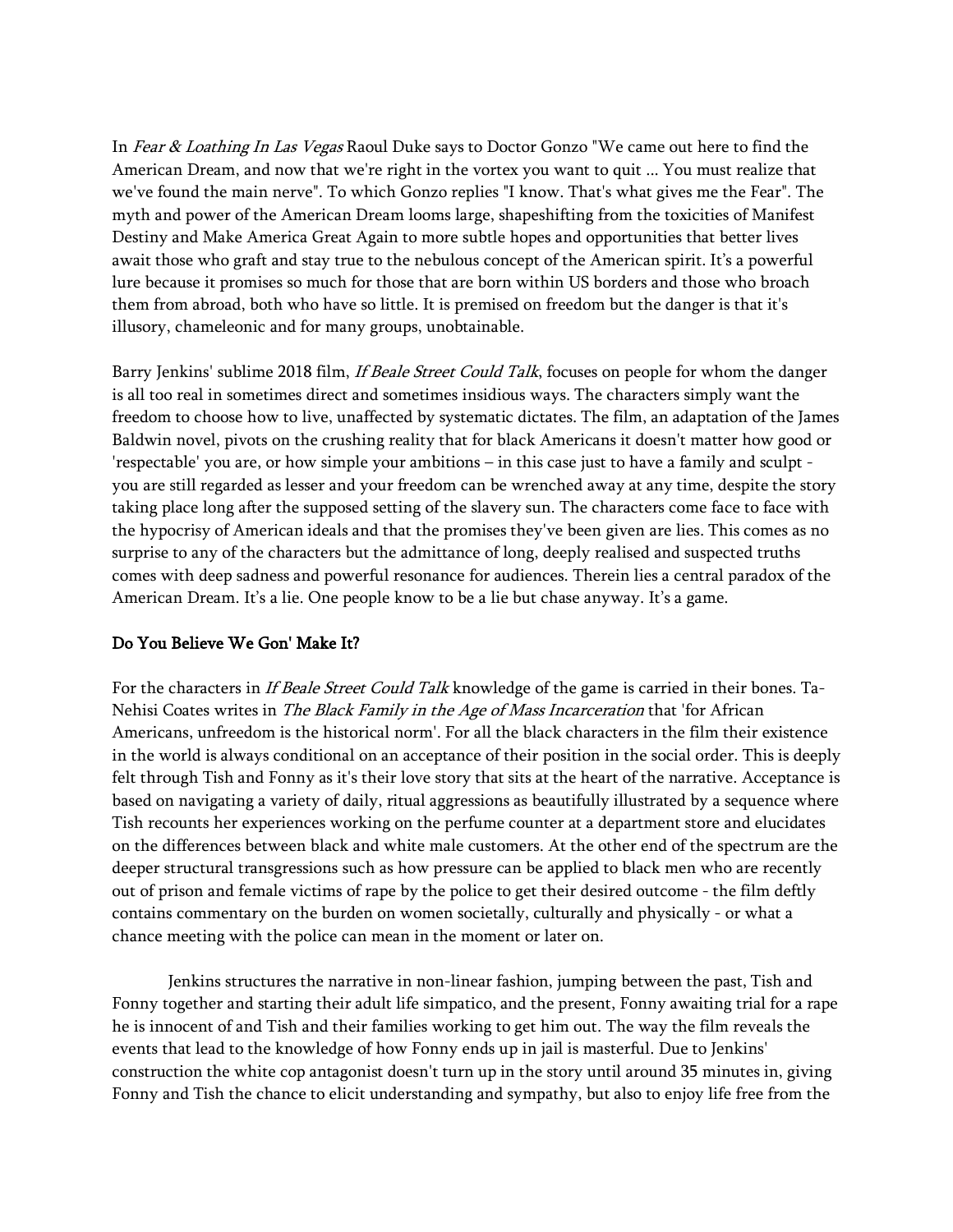horror of what is happening. Of course in some sense, the cop doesn't need to turn up earlier, his symbolic presence as a tool of white supremacy hangs over everything in the film and the lives of the lovers as black people. Ta-Nehisi Coates writes that through working on pieces that saw him delve deep into ideas around reparations and the American prison system he was able to clearly understand a history where 'to be black in America was to be plundered. To be white was to benefit from, and at times directly execute, this plunder.' The early parts of the film place it in a lineage, not only with Baldwin, but also black 20<sup>th</sup> and 21<sup>st</sup> century art and life in a wider context. There are stark and powerful images in the form of still photographs depicting police brutality and racial oppression in American cities, linking these fictional characters to an all too real history and present. This is not a film unmasking a lie, it's a film that reaffirms the lie, bringing together literature, photography and cinema to make that reaffirmation. Jenkins knows exactly when to show us the face of the white cop, understanding that the slow motion imagery will cast a shadow, one that will be felt and understood, across the rest of the film until the moment the cop meets Fonny is revealed.

## Playing With Me Cos They Knew They Could

The cost of being black and innocent is writ large across the film, affecting all the black characters we see. One of the film's most celebrated moments is when Fonny's old friend Daniel (Brian Tyree Henry) stops by and recounts his shattering prison experience for something he, like Fonny, didn't do. The scene sees two friends trying to re-reach a comfort with each other that is impossible given what Daniel has gone through. It encapsulates the trauma and wreckage white supremacy is capable of inflicting and for Daniel mere survival is now virtually impossible. As the scene closes, Fonny's face goes blank, drained of life through the realization that such a future is not just possible for him but likely. A realization that the audience already knows has come to be.

The toll on Tish's family is immense, a sublime moment sees her Father sitting quietly, helplessly, in the kitchen as the camera pans to and past him from the sound of his Daughter, pregnant with Fonny's child, vomiting, emanating from the bathroom down the hall. Tish's mother has to fly to Puerto Rico to convince a woman she knows was raped to come back to America and say that it wasn't Fonny, knowing the real perpetrator may never be caught. By shifting between the mounting tragedy and an earlier bliss Jenkins is ensuring that the love story shines through but also that his characters remain defiant and don't buckle under the insurmountable weight.

The film beautifully captures how the problems the characters face daily are structural and deeprooted, and it's is also terrifying. The film is filled with sympathetic well-meaning people – A young Jewish landlord (played by Dave Franco) who offers to save the couple a loft space, a waiter friend (Diego Luna) who gives the couple some food when Fonny comes up short and a grocery store owner who steps in when The White Cop threatens to arrest Fonny for something else he doesn't do – the moment that propels Fonny towards his ultimate tragic fate. However, they are all powerless against the weight of history, capitalism and white supremacy. They are complicit in the big lie. The power of the film is subtle and accumulative, building to quiet emotional devastation that comes from spending time with characters caught in complex, often invisible, systems, just trying to reach a simple level of existence that should not be so out of reach. What the characters are aiming for is so low and comes at no cost to anyone else, yet seems so unattainable, despite the promise of the American Dream as available to everyone who follows the path.